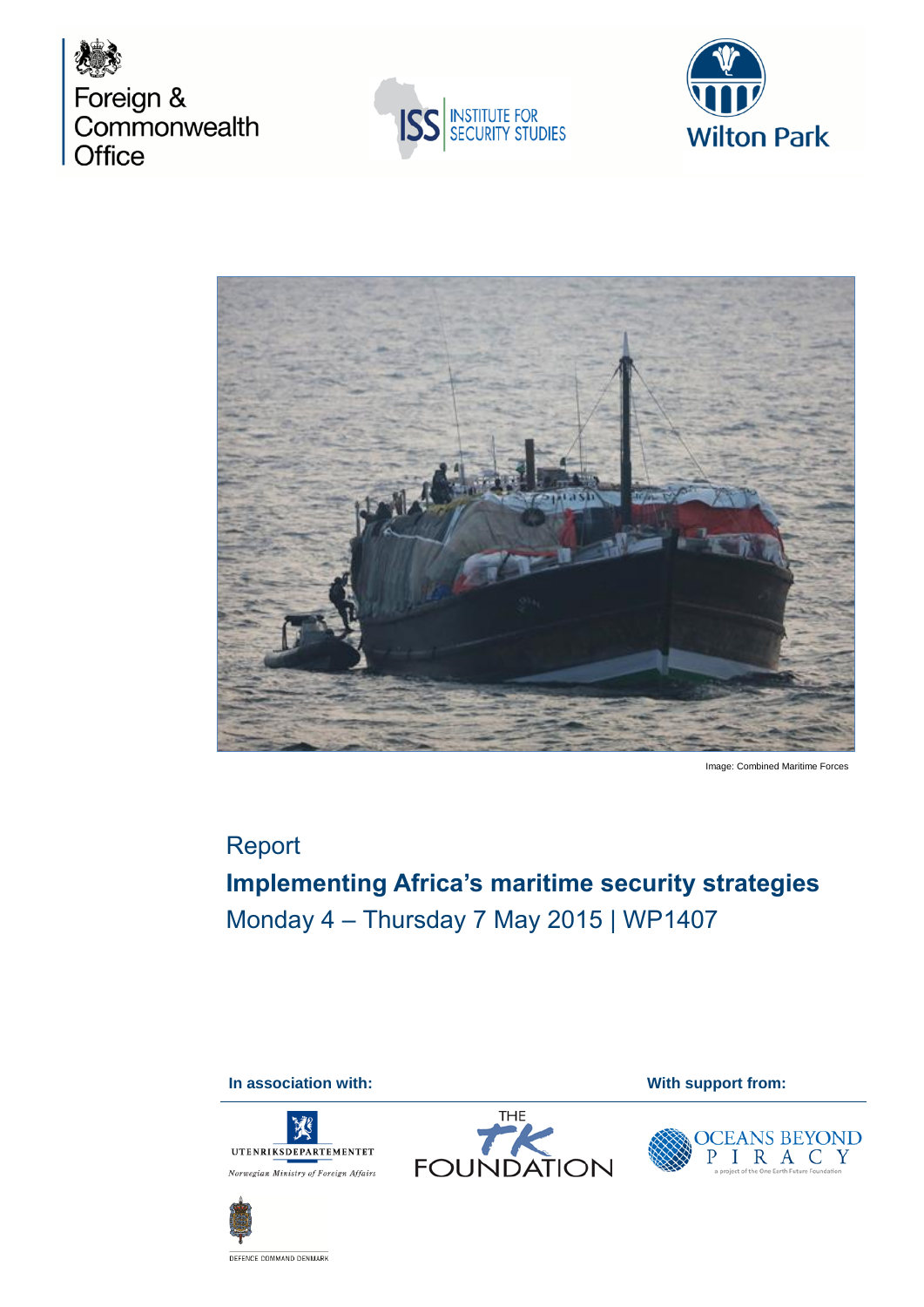

# Report **Implementing Africa's maritime security strategies** Monday 4 – Thursday 7 May 2015 | WP1407

Countries in Africa depend heavily on the sea as their primary means of getting goods to market. For example, with more than ninety percent of its trade seaborne, South Africa is dramatically dependent on a secure sea. This African 'blue economy' is under threat, and states on both coasts of Africa that depend heavily on sea borders face many maritime security challenges. Maritime security is a key component of collective security, and many countries across East and West Africa currently lack the ability to effectively police their territorial waters and Exclusive Economic Zones (EEZs), the consequences of which are damaging to local communities, industry and tourism, and overall onshore stability. They also fuel a number of global security problems.

While indications are that incidents of piracy in the Horn of Africa are declining, seafarers are still at high risk, and many remain in captivity. Meanwhile criminality in the Gulf of Guinea including piracy and armed robbery at sea, trafficking and smuggling of drugs, people and arms, as well as related money laundering is increasing across porous land and sea borders. Illegal waste dumping, infrastructure protection and port security also constitute major concerns. The flow of money from maritime crime into political systems can undermine state effectiveness and legitimacy, and can seriously impact national economies.

The adoption in 2014 of the 2050 Africa's Integrated Maritime Strategy (2050 AIMS) was an important milestone in securing Africa's Maritime Domain (AMD). 2050 AIMS serves as the overarching framework for African maritime strategies to confront these challenges and goes beyond simply a counter piracy agenda. It covers economic, social, environmental and security dimensions, and aims to foster more wealth creation from Africa's coast and rivers to realise their full potential. There are also a large number of national and regional maritime strategies, and concerted international interest and support for African maritime security. However, there are important issues of how to achieve synergies, promote complementary rather than duplicative approaches, coherence, and coordination on the part of both African organisations and countries and international donors and partners. To effectively combat criminality, leadership and coordination are needed to avoid replication, facilitate and efficiently resource joint projects and encourage self-sustaining local ownership over the security of territorial waters and maritime domains, encompassing the full range of maritime criminal challenges.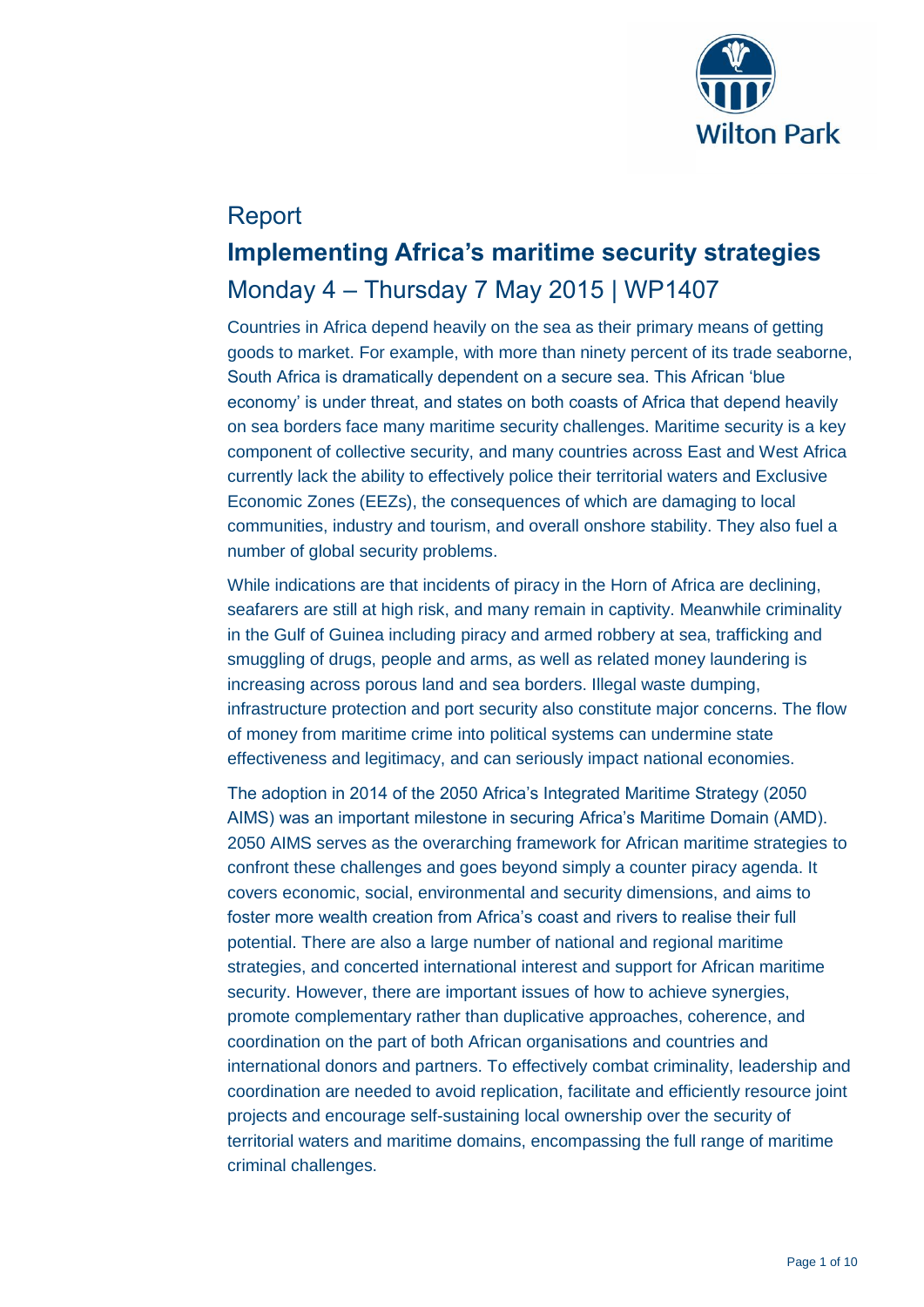This conference aimed to:

"

- Promote awareness on the continent and internationally of the full range of stakes involved in African maritime security.
- Support African leadership and build on the key linkages between national, regional and continental maritime strategies.
- Examine and recommend key next steps to develop African maritime security capacity and further implement African maritime security strategies.
- Take relevant lessons from other parts of the continent to share best practice.
- Identify gaps in international donor support and coordination not recognised or addressed by regional platforms, and prioritise areas most important and productive to address.

# **Key points**

#### **2050 AIMS will only be as strong as AU member states allow it to be**

 Whilst 2050 AIMS is an impressive maritime strategy, at present it remains to be seen how effective deliverance of its goals and how greater buy-in from member states will be achieved. 2050 AIMS implementation is politically challenging, as there are many diverse interests in play. The challenge is ensuring that all stakeholders continue to share its vision, continue to contribute to its implementation and observe the benefits of sustained interaction.

### **Trust is the basis for common maritime security**

 Integration challenges will revolve around how best to go about reconciling topdown visions of maritime integration contained in the African Union (AU) and Regional Economic Communities (RECS) strategies with the bottom-up realities of working together faced by member states on issues such as, boundary demarcation, joint resource extraction and sharing and information sharing (particularly of potentially sensitive information concerning naval capability). The need for reconciliation between these visions and realities is constraining interstate collaboration at the crucial initial stage of maritime strategy implementation, especially by creating and reinforcing a common unwillingness to reconsider either pooling or sharing sovereignty. 2050 AIMS contains innovative and potentially transformative concepts such as the Combined Exclusive Maritime Zone of Africa (CEMZA). These urgently need to be better researched and analysed.

## **Maritime security has been only weakly or insufficiently linked to domestic imperatives**

 This is slowly changing with a growing realisation that maritime insecurity, or 'Bad Order at Sea', is not exclusive from events on the land. The state of maritime security is therefore a reflection of the state of governance on the land. This is often complicated by a clear lack of government capacity and coordination. Land governance is also an interest for landlocked countries that face infrastructural challenges. The costs of importing and exporting are higher; whilst poor infrastructure adds time and expenses that affect prices and availability of goods for the general populace.

# **International maritime actors play an important, albeit complicated, role in supporting and facilitating African maritime capacity building and strategy implementation**

 African and international stakeholders hold different views and possess varying interests of the key referents to be secured at sea, as well as the appropriate path to securing the AMD. All African security infrastructural development relies upon resources that only donors can provide. The biggest challenge is therefore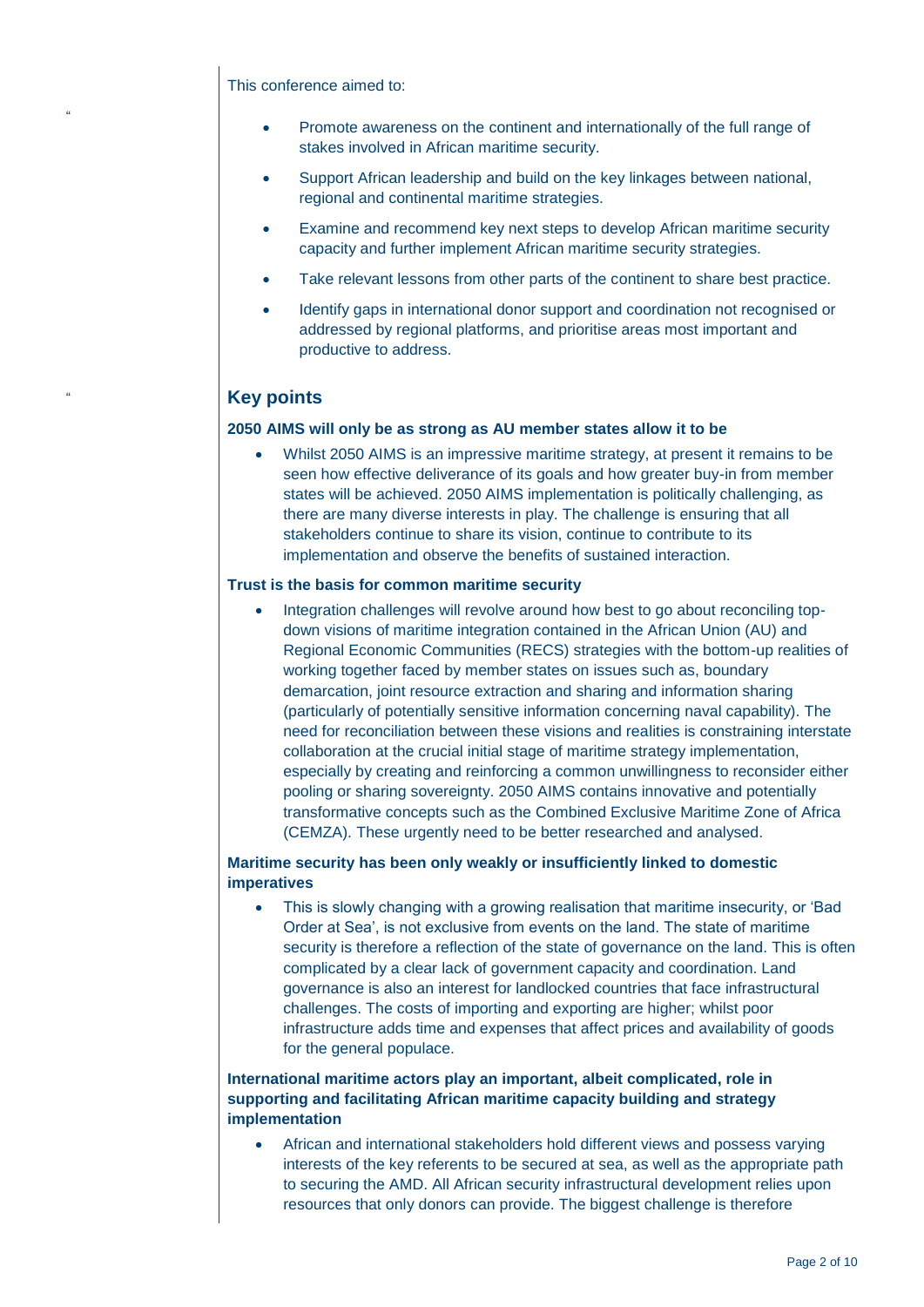reducing donor dependency through improving African ownership of security initiatives and strategies. Donors often engage on terms and with models that prove to be too expensive, contain conditions that cannot be met or which are ill suited to African maritime needs. Working diplomatically with donors and partners is a hugely sensitive matter – a sense of ownership in Africa is crucial to the success of any initiative. Partnership problems and capacity building constraints often occur because they have been created on donor terms. The result often observed is that maintenance of key maritime assets such as vessels or harbour installations often declines and the capacity to police and patrol is reduced once donors depart.

#### **Further exploration of coordination and collaboration is required**

 Implementation must receive top-level support. Political support is relatively robust in island states and some maritime states, but more needs to be done.

#### **What is at stake for Africa in the maritime domain?**

- 1. South Africa's National Development Plan (NDP) has led to Operation Phakisa, a government initiative that, amongst others, encourages the creation of a blue economy in South Africa's maritime domain and which will generate lessons for other African countries interested in also creating a blue economy. It is expected to make a considerable contribution to South Africa's Gross Domestic Product (GDP) of an additional R177 billion by 2033 as well as creating approximately one million maritimerelated jobs. In order to do so will require input and guidance, especially on how best to balance environmental protection and sustainable development.
- 2. The overriding temptation for maritime authorities, since the surge in piracy and armed robbery at sea incidents off the Horn of Africa in the mid 2000s, was to engage in a process of securitisation. This was not the best starting point, as securitisation can be expensive and dangerous, leading to the militarisation and commercialisation of maritime security. It has also not answered fundamental questions that continue to be asked - What is it you are securing? What is the value of the oceans?
- 3. The problem of 'seablindness' is where stakeholders misunderstand or fail to realise the economic importance of Africa's seas and oceans and the contribution they do and can make to development and prosperity. Once stakeholders better understand how much maritime activities contribute and the total worth then spending priorities can be determined and additional resources invested to both secure and grow maritime industries.
- 4. The reduction in piracy is causing a paradox for authorities. The argument goes that as pirates no longer pose an immediate threat, should maritime investment in capacity building be continued? Has the reduction in piracy shown that current capacity is sufficient? These questions need to be answered through reflecting on counter-piracy policies and, most importantly, how and to whom the reduction is attributed.
- 5. A further issue concerns how to make the best use of scarce available resources whilst also ending intra-departmental/ministry competition within and between governments by increasing coordination. In some instances there are customs authorities with boats that are seldom used, but could also be deployed for other purposes such as patrols or responding to distress calls. It is therefore important to identify how African maritime agencies are constituted in order to avoid duplication and wasting of resources. The immediate task must now be to review and audit the activities maritime forces already undertake, rather than create new, additional or overlapping forces if current capacity may be more efficiently utilised.

#### **The current status of African maritime security strategies**

6. The adoption of the 2050 AIMS was a complicated process. The strategy was not tabled for adoption in 2013 as it was felt that a deferment would ensure that it did not disrupt the celebration of the AU's 50th anniversary. Whilst AU Heads of State adopted the strategy in 2014, transport ministers had already adopted it in 2012. This has been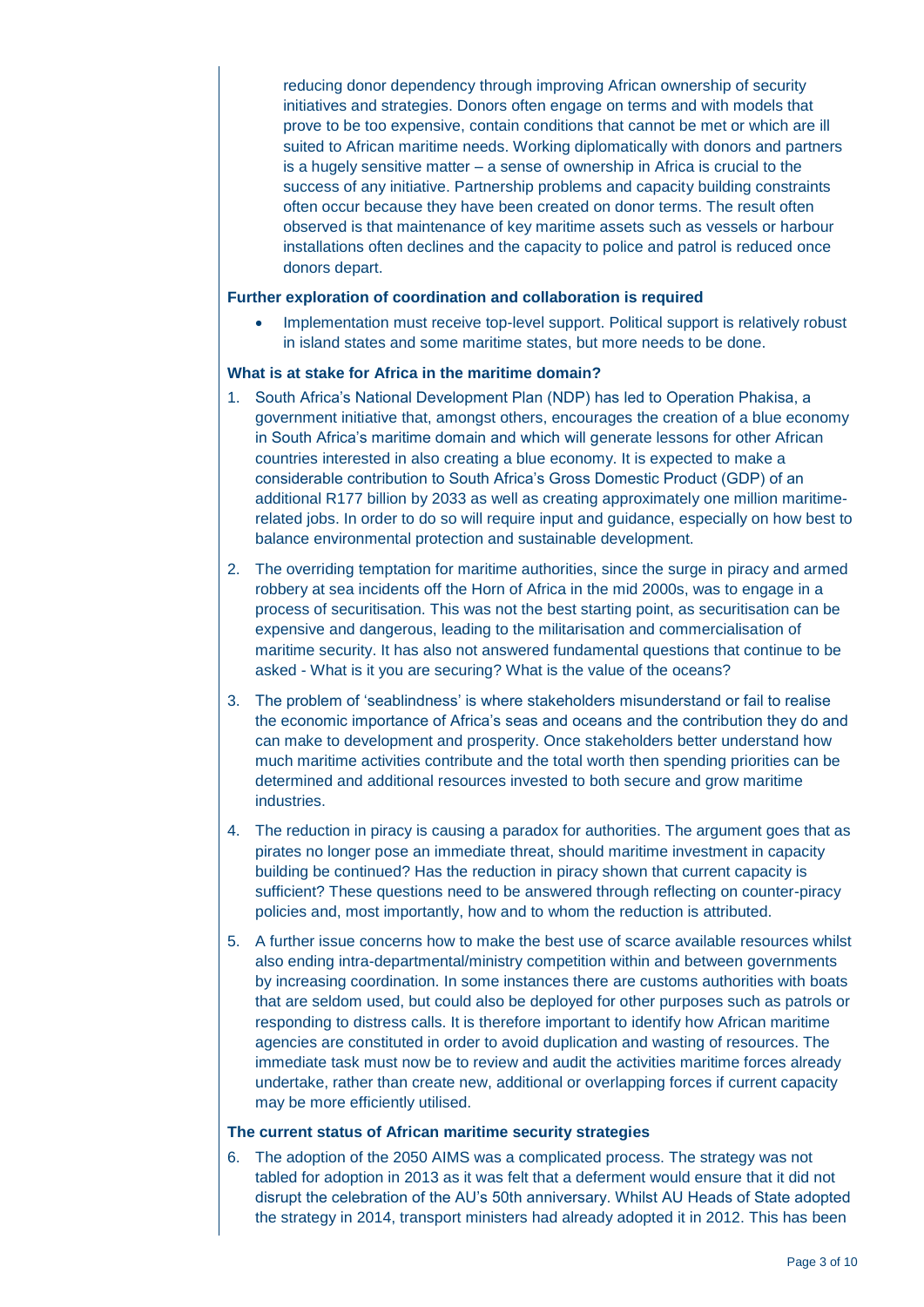a weakness though as transport ministries, in general, seldom drive policy-making or set security priorities. The level of awareness and interest in 2050 AIMS, nevertheless, continues to grow.

- 7. The adoption of 2050 AIMS in 2014 was taken as a significant milestone, especially when considering that the European Union (EU) only adopted a maritime strategy after the AU. Implementation is the most difficult part, and is already lagging, as key activities in the plan of action have not yet been undertaken. The plan of action will need re-evaluation to take into account new threats, changes in the context and the presence of new partners.
- 8. Since 2009 efforts were already underway to broaden the strategic understanding of maritime security as something beyond or post-piracy. However, there was widespread disagreement amongst stakeholders over the concept or preferred definition of maritime security and an insufficient understanding of the importance of the oceans and seas for Africa. This is being slowly overcome with the growing reconceptualisation of Africa as a 'big island' where events onland will be determined by the safety and security of its maritime domain. The comprehensive conceptualisation of maritime security and resulting good practice can be observed within 2050 AIMS, the Economic Community of West African States (ECOWAS) Integrated Maritime Strategy (EIMS) and the Yaoundé Code of Conduct (YCoC).
- 9. 2050 AIMS provides a strategic framework, albeit an ambitious and loose one, for achieving security in the AMD. The robustness of the 2050 AIMS framework can be strengthened if the strategy is better popularised and socialised. This needs to occur both at top political levels, as well as amongst the general populace. It requires an 'entrepreneurial' approach from stakeholders, who could offer leadership in driving forward the implementation of the strategy. The observance on 25 July 2015 of Africa's first Day of the Seas and Oceans launching the start of a Decade of African Seas and Oceans marked an important point in the promotion of greater public and political awareness of the importance of the AMD.
- 10. The Intergovernmental Authority on Development (IGAD) will soon join RECs including the Economic Community of Central African States (ECCAS), the Southern African Development Community (SADC) and ECOWAS in possessing a maritime security strategy. The draft IGAD Integrated Maritime Security Strategy (IMSS) was presented on March 2015. The IMSS aims to deliver a detailed and comprehensive long-term vision for the region, anchored by four key principles – integration; communication; collaboration and coordination. It is the result of a process of securing member state consultations, interactions, input and contributions through workshop, meetings and training.
- 11. The challenge for the IGAD maritime security regime taskforce in steering the IGAD IMSS is to ensure it dovetails with 2050 AIMS and other crucial AU documents such as the Maritime transport charter and other REC strategies.
- 12. It is notable that the IGAD IMSS has been produced in a region and context characterised by often debilitating competition between member states. It might therefore prove difficult to cultivate the necessary maritime governance capacity and capability, which does raise questions of when the IGAD strategy can be successfully adopted, and how it will be implemented. Moreover IGAD lacks many of the mechanisms and institutions for maritime security that have been established in other RECS. Concern has been expressed that IGAD will be challenged to address maritime insecurity in an efficient, coherent and coordinated manner.

#### **Case studies of good practice**

13. Continental, regional and national maritime strategies must dovetail with each other, and linkages need to be built on an intra-regional and inter-regional basis. As maritime strategies enter the implementation phase, there are some examples of good practice, with some observable lessons that have wide applicability.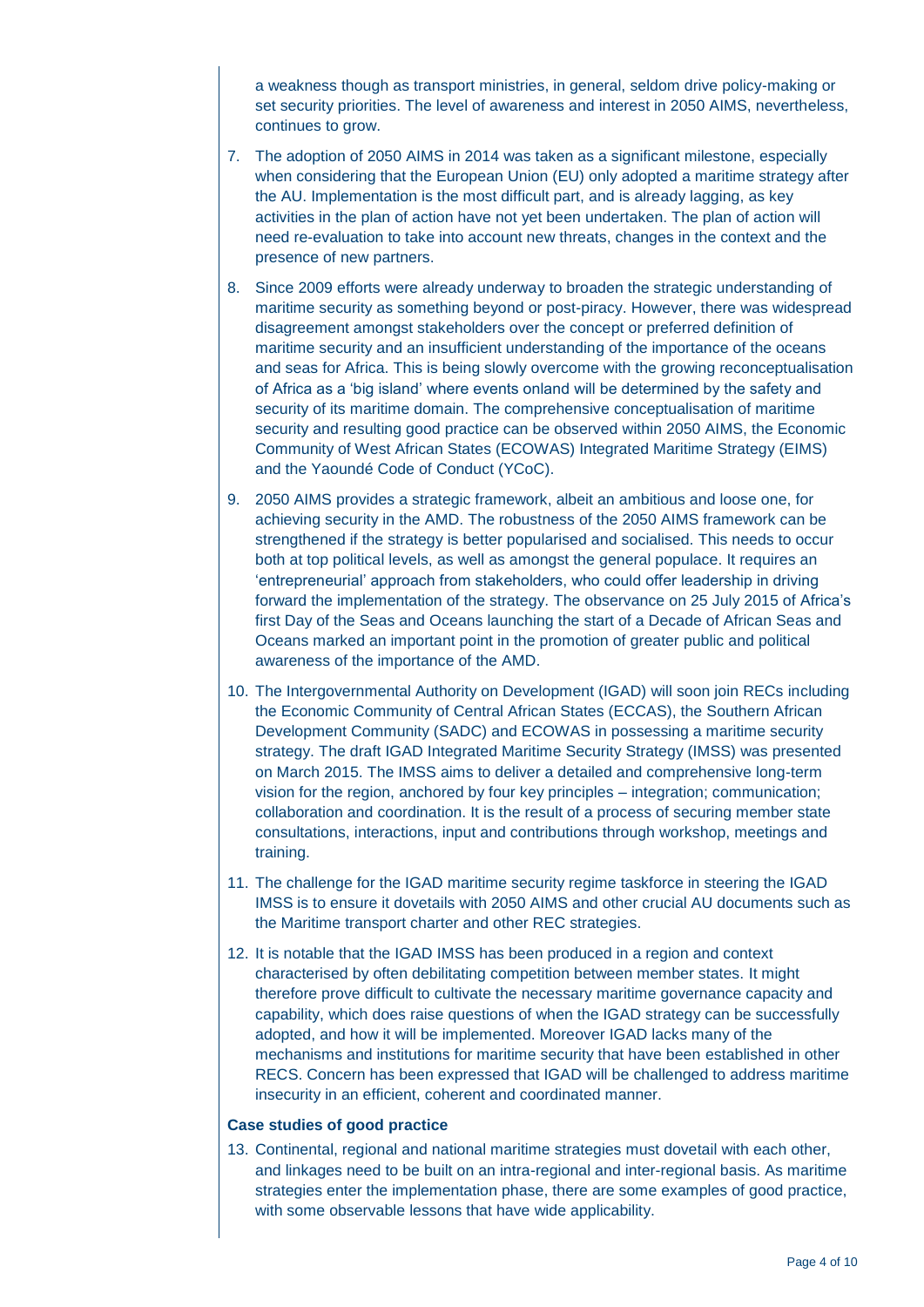- 14. Obstacles to overcome include intra-regional rivalry and mistrust, sometimes observed amongst REC member states in SADC, ECCAS, ECOWAS and IGAD. Continual dialogue, confidence and trust-building exercises and joint planning promote successful cooperation, which can in turn be built upon.
- 15. The presence and persistence of seablindness is partly attributable to the landcentric nature of policy making, and the relative absence of African states from the maritime domain. This has resulted in underfunding of maritime authorities, which have struggled as a result to maintain maritime security or good order at sea over their maritime domains. Enforcing sovereignty over the maritime domain is difficult owing to the size of the area and the lack of naval and coastguard capacity that blights many states.
- 16. Sustainable economic development cannot occur in an insecure environment and security requires economic development.
- 17. The SADC tripartite agreement or Memorandum of Understanding (MOU) between South Africa, Mozambique and Tanzania, which led to operation COPPER, is a notable success for Southern African and Indian Ocean maritime security, but many complications have arisen. The vision of multilevel coordination has yet to be observed. In particular, the differences in capacity of contributing countries means that burdens are not relatively well shared. This reveals the need for appropriate and thorough coordination of existing capacity, as well as the need for a greater degree of management between SADC member states to assist those with less capacity. Other challenges include the fragmented approaches to maritime security at national levels; the difficulty of reconciling national interests with regional interests, the disruptive influence of third party actors or strategic partners; differences between Anglophone, Francophone and Lusophone countries and resulting misinterpretation and inadequate financial support.
- 18. SADC would benefit from closer cooperation with the EU and EU member states, especially in the Indian Ocean, although member states from both organisations often diverge on the meaning and extent of cooperation.
- 19. The closure of the International Maritime Organisation (IMO) Project Implementation Unit (PIU) of the Djibouti Code of Conduct (DCoC) raises numerous questions for signatories of the code on how best to continue developing and building maritime security capacity. The DCoC was successful in achieving a broad regional agreement for information sharing, where regional ownership and management was the priority. Training exercises are also undertaken, which are an important outcome of cooperation in support of the DCoC. Cooperation has also been boosted through third party seariding, and training exercises for the East African Standby Force (EASF).
- 20. The non-binding nature of the DCoC aided this achievement, as it proved beneficial in terms of flexibility. However, expanded cooperation is complicated as the sharing of basic information pertaining to piracy is less sensitive that the sharing of information that might affect, or be classified as, national interests.
- 21. A further drawback of the DCoC was it was not expanded beyond its initial counterpiracy focus to cover a broader conception of maritime security. The YCoC did, however, utilise a broader conception. Whilst the narrow focus, at first, created the conditions for broad agreement and input, the changing nature of the piracy threat for countries in the Indian Ocean means that interest in continuing to participate dwindles. Piracy is not the only common regional threat, and while there may be a risk to expanding the of maritime security beyond piracy as interest could be diluted, the DCoC would potentially benefit from such an expansion and avoid becoming moribund.
- 22. The conceptualisation of maritime activities as primarily being the responsibility and within the purview of Ministries of transport needs to be challenged through the adoption of a 'whole of government' approach to maritime security challenges.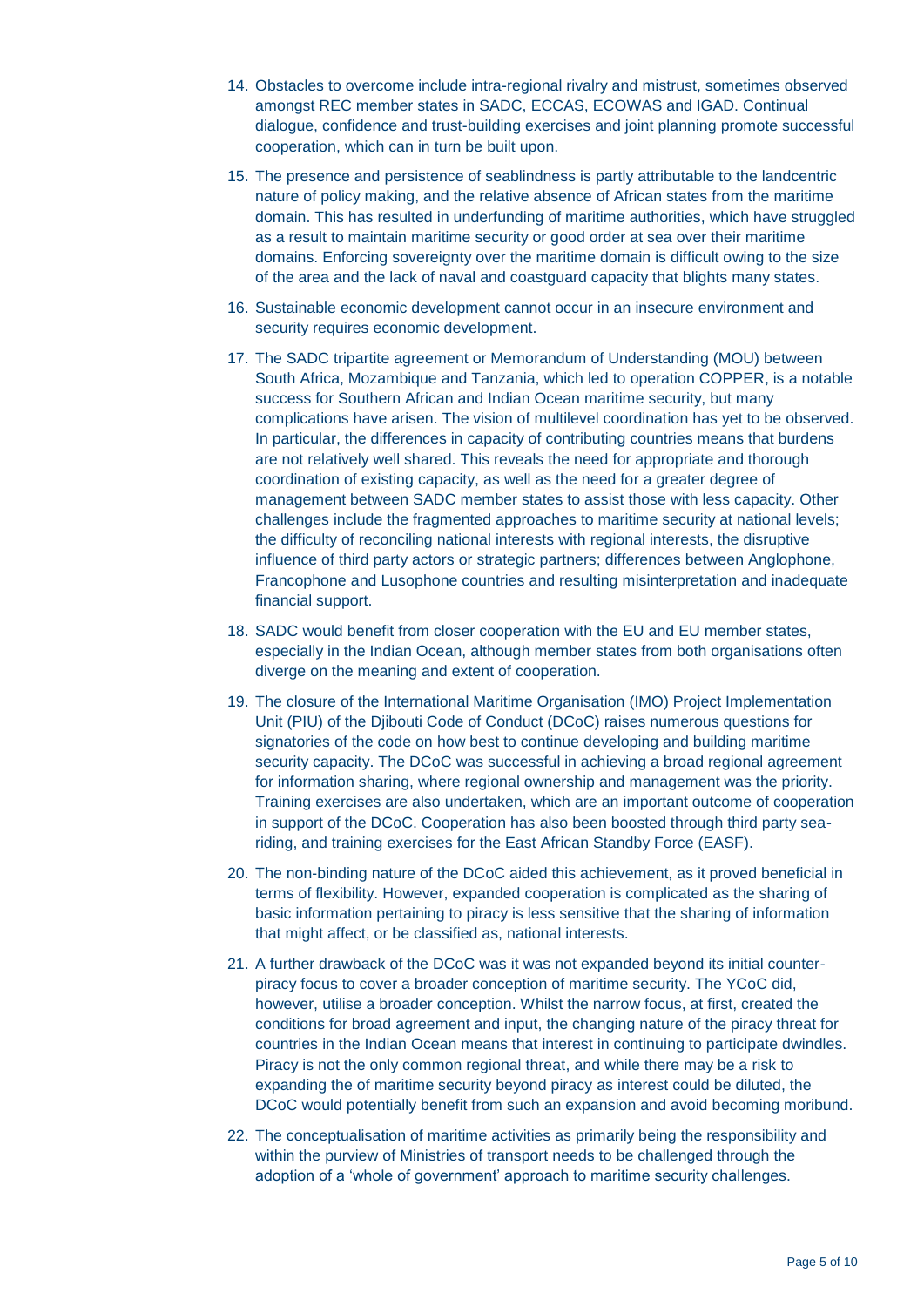# **Thematic breakout groups**

# **Information gathering and sharing**

- 23. Effective operationalisation is required. Existing Information Sharing Centres (ISCs) and sharing processes work well, but additional ISCs will come on line, especially in West Africa, which could create possible problems of coordination. Overlap and duplication within information sharing protocols therefore needs to be examined.
- 24. INTERPOL plays a significant role by encouraging and facilitating information sharing, evidence gathering, issuing warnings and requests regarding piracy, as well as identifying, locating, arresting and prosecuting those conducting illegal, unreported and unregulated (IUU) fishing. Piracy prosecutions are an effective deterrent for future piracy if well carried out, but problems over evidence gathering and the lack of capacity to prosecute has meant that many suspects have been caught and released.
- 25. Effective responses are contingent upon open sharing between relevant stakeholders who control information. Improved vessel monitoring systems (VMS) will provide an important mechanism for Maritime Domain Awarness (MDA), albeit impractical for many countries at present given their lack of resources and the associated costs. Many instead suggest that trawlers transmit data through the Automatic Identification System (AIS), based upon the idea that transparency of activities at seas will be good for maritime security. At the international political level this will likely prove hard to implement as the fishing industry is also able to successfully lobby the IMO against enacting this measure as a mandatory requirement.
- 26. Representatives of the fishing industry are likely to object to further monitoring or reporting requirements; therefore widespread acceptance is contingent upon a VMS that that is low cost and does not consume time. However, it will still meet with resistance, as it requires the vessel to disclose its location, which is something many are reluctant to report or share. The criminalisation of the act of switching off AIS, at a national level, might prove successful in the short-term. Even with such a scenario in place, the fact that in many cases vessels with AIS use the incorrect signal, or that of another ship, will complicate the monitoring system. Authorities also need to take heed of the fact that some crews often paint ships names out or over, and criminals will change the numbers of a ship once they have hijacked it.

## **Land based governance**

- 27. Requisite mechanisms to convict and punish criminals do exist, but the will and ability to consistently and completely cover all crimes is lacking. The definition of maritime crime and maritime security remains centred on acts of piracy and armed robbery at sea through the protection of shipping lanes and vessels. Stakeholders must unpack what is meant to be conveyed with, or covered by terms such as 'piracy', specifically whether authorities symptomatically target the perpetrators at sea or systematically target piracy organisers/'kingpins'/'investors'. Targeting both groups is the crucial point of departure for future counter-piracy operations and actions, but in general the approach has focused on perpetrators instead of organisers. In addition, stakeholders must pay greater attention to the money laundering process for ransom payments and ascertaining the destination or investment sites of the proceeds of organised maritime crime in Africa and worldwide.
- 28. The enquiry must expand and enlarge beyond targeting perpetrators; all other maritime crimes and possible offences need to be properly defined in national legislature and penal codes. The definition and understanding of maritime crime should be expanded to include other crimes, especially small-scale and large-scale offences in the fisheries sector, smuggling, trafficking, pollution, corruption, and money laundering. Long term thinking is also required for developing the capacity to respond to, and clean up, oil spills. No African country possesses the singular capacity to do so at present. This is similar to the idea of 'multi-crimes' at sea in the maritime sector as found in Norway, from which lessons could be drawn.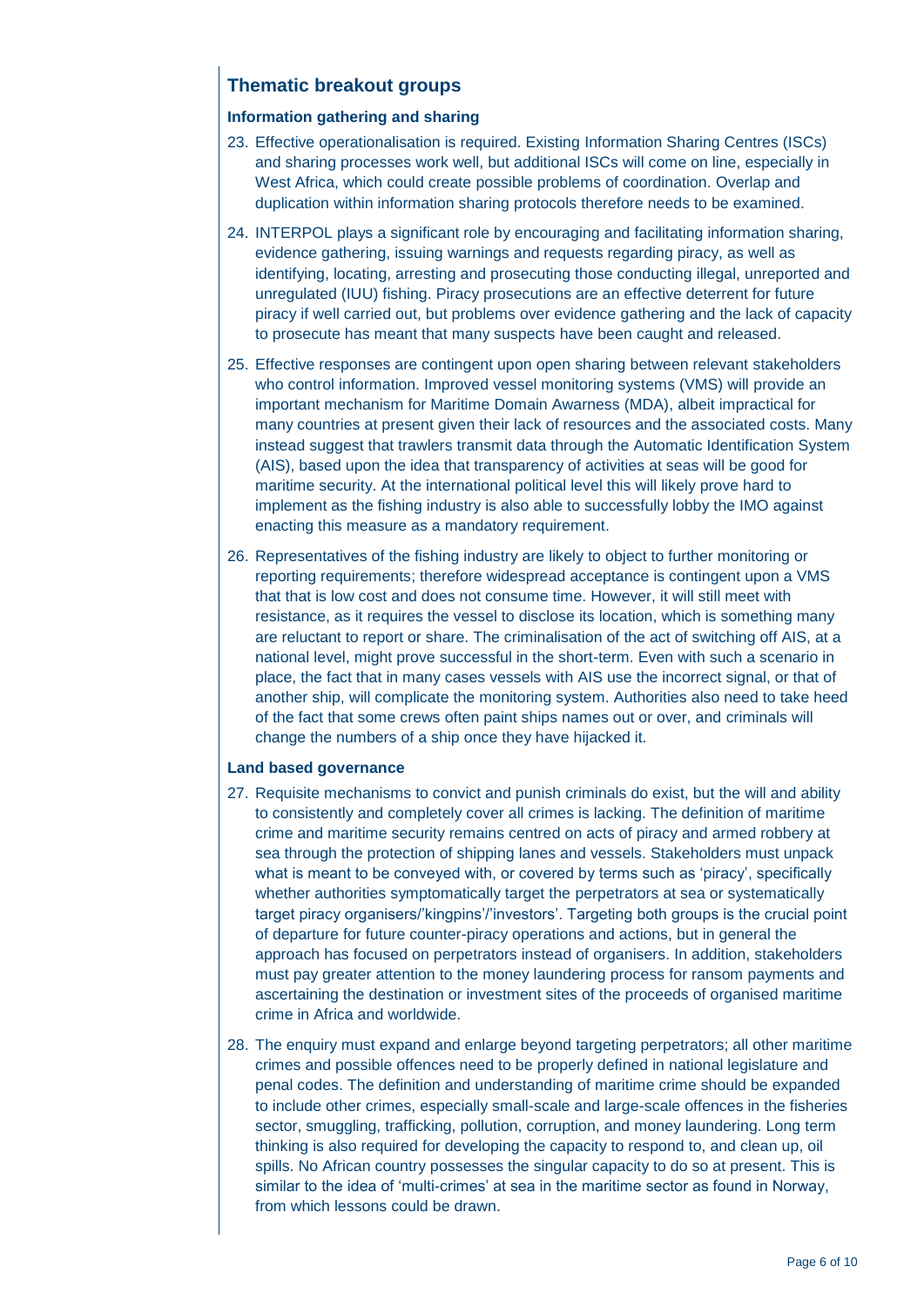- 29. The United Nations Convention on the Law of the Sea (UNCLOS) definition of an act of piracy grants the rights or power to apprehend, but also gives leeway and discretion not to prosecute in national courts. The prosecuting state is seldom also the arresting state. This lack of an obligatory article has resulted in infamous 'catch and release' policies. To workaround this problem, states have arranged Memorandums of Understanding (MOUs). The MOU signed between Kenya and the Seychelles is presented as a good example of this cooperation.
- 30. The DCoC allows maritime officers to embark upon another state's vessel, so that the arrest of suspected pirates is carried out by the intended prosecution state. Since the majority of offences occur in territorial waters, UNCLOS often proves to be an insufficient mechanism, although it is also supplemented by the Convention for the Suppression of Unlawful Acts against the Safety of Maritime Navigation (SUA). Together these conventions provide a sufficient mechanism as long as states have signed and ratified both.
- 31. States have not considered IUU fishing as a crime and consequently there is a conceptual gap, meaning discussing crimes in terms of 'IUU fishing' is increasingly hard to use. The concept remains, firstly, confusing and using it as a mode for information exchange is, secondly, a problem for those states lacking penalties for perpetrators.
- 32. Legal Frameworks must be sufficient to cover the investigation, prosecution and conviction of suspected criminals. National court jurisdiction must be clearly defined to avoid disputes over who can try maritime crimes.
- 33. Under the 2050 AIMS 2050 the definition of the AMD incorporates 35 0000 km2 of inland waterways. This gives rise to a conceptual and policy challenge of how to incorporate inland waterways and bodies of water such as lakes within maritime security regimes. Maritime law regimes such as UNCLOS refer to the seas and oceans while most waterways lack necessary frameworks. It is convenient and conceptually sensible to separate them. Countries should create proper legislative frameworks to govern inland waterways. Kenya ended up combining them and a lengthy statute ensued, with inland waterways placed under Kenyan maritime waterways. This makes sense too for fisheries, where inland waters are separate from the seas and possess different dynamics, such as track and trace challenges.
- 34. Reducing gaps in legal frameworks can occur by applying international conventions in national laws and resolving imbalances between ratification and domestic implementation. It is vital that when a convention enters into force, the legal system must be able to implement the provisions and possess the flexibility for continual evaluation and/or reflection, leading to auditing and review of policy implementation. The IMO is flexible in this manner through a tacit acceptance procedure. This recognises the need for flexibility so that regulations can be easily amended if necessary, recognising the dynamic nature of many maritime challenges. Each member state should clearly define where its prosecution ability is located and which court assumes jurisdiction. This must also include an exploration of expanded jurisdiction for extra-territoriality so they can assume jurisdiction outside the territorial waters of a state, especially over stateless vessels.
- 35. Creating and implementing strategies to fight engrained corruption is difficult. This obstacle could be overcome by giving officers a career path and greater education opportunities. Law enforcement at sea also requires understanding the drivers of corruption for both the recipient and those who pay. It can also be observed that corruption, when it occurs, is not decisively dealt with, as an be seen when unlicensed vessels or those with fraudulent documents are forced away from or denied port services rather than arrested and prosecuted. Many then end up sailing around the globe.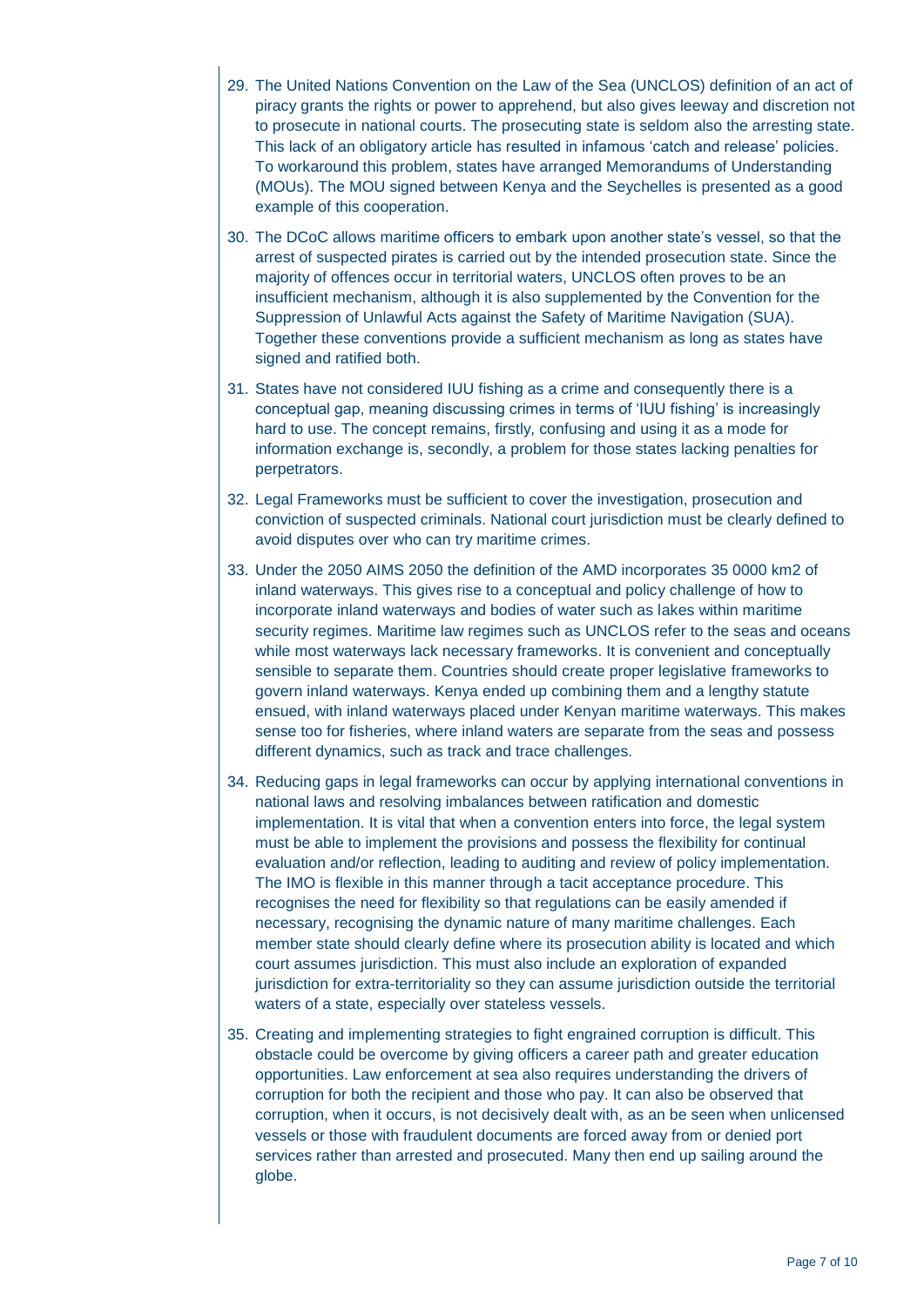- 36. Serious consideration must be given to the economic argument that a strong, shorebased civil society is a necessity, based on the fact that pirates or other maritime criminals lack alternative livelihoods and have turned to maritime crime as a result. States must therefore pursue policies that create vibrant, youth-engaging and rewarding industries and blue economies. Short-term success in this regard over the next 2 years requires support for civil society organisations targeting coastal community development.
- 37. There is a need for capacity building meetings where operational figures and actors at national and regional levels regularly network with peers in other countries and regions, facilitated by research organisations. This could occur though the organisation of a conference within a year and occurring over 5 years.
- 38. Stakeholders must engage the highest leadership positions to create and sustain interest and action in both implementing strategies and creating a blue economy – at present there is an imbalance in national and international leadership, where only some countries are taking an innovative lead, such as the Seychelles, South Africa and Mauritius, whilst RECs and the AU differ in terms of the degree of implementation support.
- 39. Existing research on maritime crime needs to be compiled and synthesised and further research conducted. The social-economic causes of maritime crime need to be better understood, whilst there is still insufficient data or research on pirates, their motivations, thinking, and what, ultimately dissuades them from piracy. Often research becomes quickly out-dated. Funding may become a problem in the future, especially if the drop in piracy causes funders to lose interest in a broader concept of maritime security.

## **Capability and capacity building**

- 40. Countries must improve their capabilities to enhance control of their Exclusive Economic Zones (EEZs) through effective and extensive joint patrolling and information sharing. A demonstrated presence will also have a deterrent effect. Countries must fill numerous capability gaps such as the inability of many to respond to suspicious incidents or crimes because of the lack of long-range patrol aircraft and patrol boats. A major consideration will be how best to balance the requirement to demonstrate presence through robust patrolling and law enforcement with the maintenance and sustainability of limited and costly maritime security assets. Further capability gaps exist in regards to knowledge of the maritime environment and a dearth of hydrographical expertise, which can be overcome through joint projects conducted on a regional and international basis. The language barrier remains an impediment to improved coordination.
- 41. The concept or term 'capacity building' requires unpacking. One such aspect is 'military capacity building', which contains numerous challenges for consideration. Security expenditure is seldom viewed as a long-term non-military investment. Capacity building could therefore be conceptualised at three interlinked levels. Firstly, at a strategic level, pertaining to the functioning and relationships of various global and international maritime institutions, partnerships and actors. Secondly, at an operational level, which prioritises the regional implementation and operationalisation of strategies through coordinated activities such as joint patrols. Thirdly, at a tactical level, which concerns the creation of national development plans, acquisition programmes for naval and maritime assets and capacity building for the enhancement of MDA. This is necessary to overcome inter-service and inter-agency rivalry for limited funds and policy priorities
- 42. As previously discussed, donor dependency challenges future implementation. Donors should recognize there is no such thing as a 'one size fits all' approach; donors must also recognise that different countries have different priorities and different levels of capability and capacity. On the other side, donor suggestions to African countries should include advice on the preparation of Statement of Requirements (SOR) containing projected sustainability/lifecycle costs, the application of a comprehensive/whole of government approach to capacity building (especially greater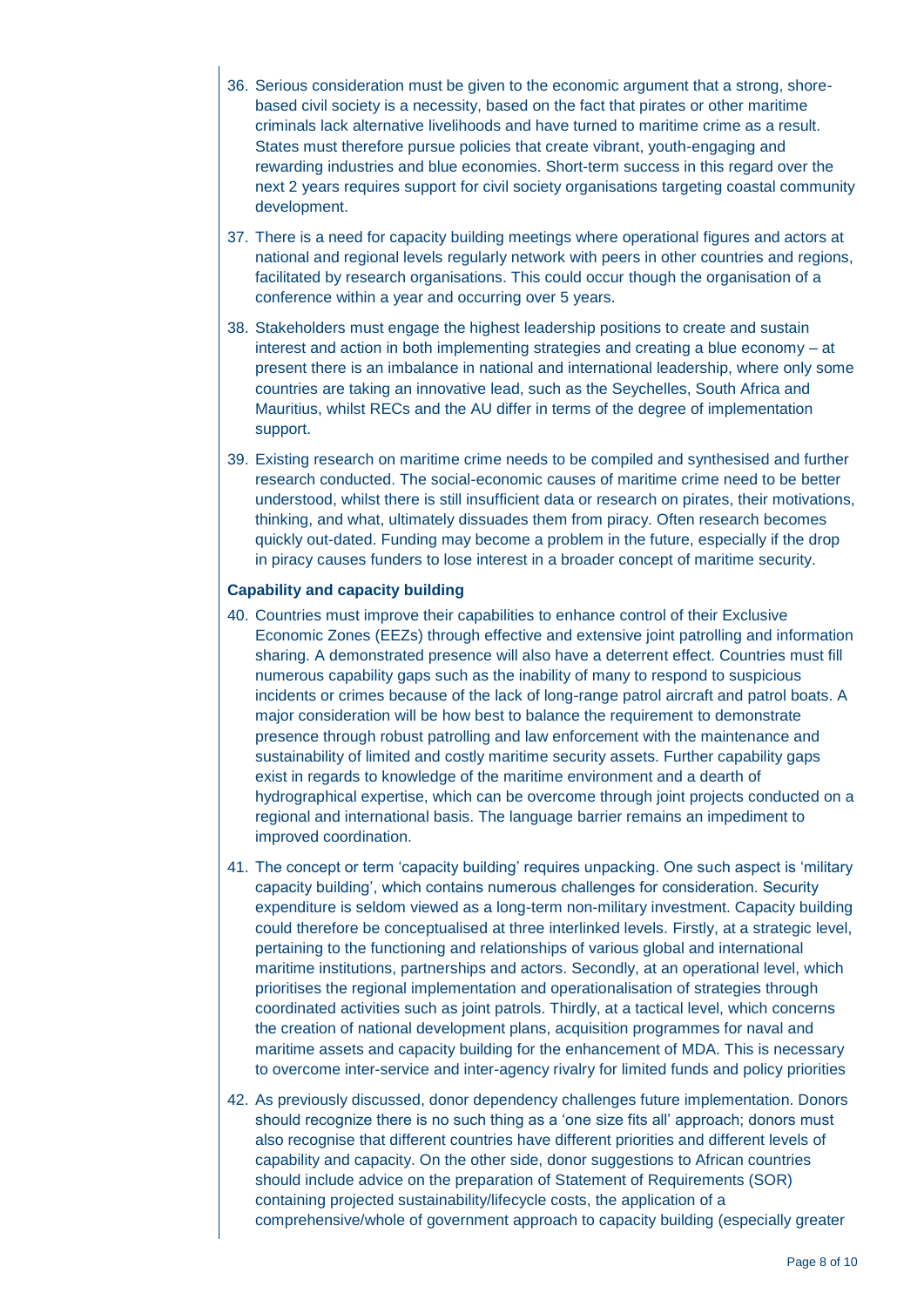recognition of the land-sea relationship), the generation of momentum through African ownership of strategies and operations, as well as leadership during exercises, operations and development plans. This is also dependent upon improved donor coordination in order to avoid any duplication of effort and wastage of resources.

- 43. Potential solutions for capability gaps include the establishment of regional maritime Task Forces, building and consolidating an inter-African Defence Attaches network, improved opportunities offered for further training and education in line with the theme for World Maritime Day 2015 and the creation of scholarships for further education at places such as the Regional Maritime University in Accra, Ghana and the South African International Maritime Institute (SAIMI) in Port Elizabeth, South Africa. Expanded partnerships with other tertiary maritime educational and training institutions must be encouraged, ideally by starting small and building upon existing knowledge and needs. Cross-disciplinary synergies and alumni networks must also be encouraged.
- 44. The important link between maritime development and national livelihood will depend upon the provision of timely, effective and targeted research that reaches and influences key decision makers at city, provincial and national levels. In addition, civil society organisations with national and international areas of interest must be engaged and involved in these and other processes.
- 45. Budgeting processes can be enhanced through additional training in procurement best practices as well as anti-corruption measures. Corruption itself could also be combatted through specific conditions-based capacity building.

#### **Conclusions: coordinating African maritime security strategies**

- 46. Those responsible for coordinating maritime security strategies will be greatly dependent upon the focal points and steering committees appointed and given responsibility for implementing strategies and codes of conduct. The national and regional focal points must be fully supported and regular interaction must occur.
- 47. Implementation should occur in phases, taking incremental steps towards smart, achievable objectives. In the short-term, a reassessment of the plan of action of 2050 AIMS alongside regional and national strategies and initiatives will identify joint milestones and areas of synergy.
- 48. The development or enhancement of a maritime economy requires engagement with industry to kick-start investment and technology usage using public/private partnership models. Above all maritime infrastructure must be improved.
- 49. The forthcoming African Union Extraordinary Summit on Maritime Security and Safety and Development in Africa in Lome, Togo, scheduled to take place in 2016, should aim to achieve the following deliverables:
	- Heads of State and Governments validate REC maritime progress.
	- Agreement on the establishment of a Continental Trust Fund to finance the implementation of 2050 AIMS and the enlargement and reinforcement of the 2050 AIMS Strategic Taskforce.
	- Reassess and agree upon a revised plan of action for 2050 AIMS.
	- Improve intra-REC communication and external public diplomacy (to show-case existing successes).
	- Identify duplications of action and explore expert sharing opportunities.